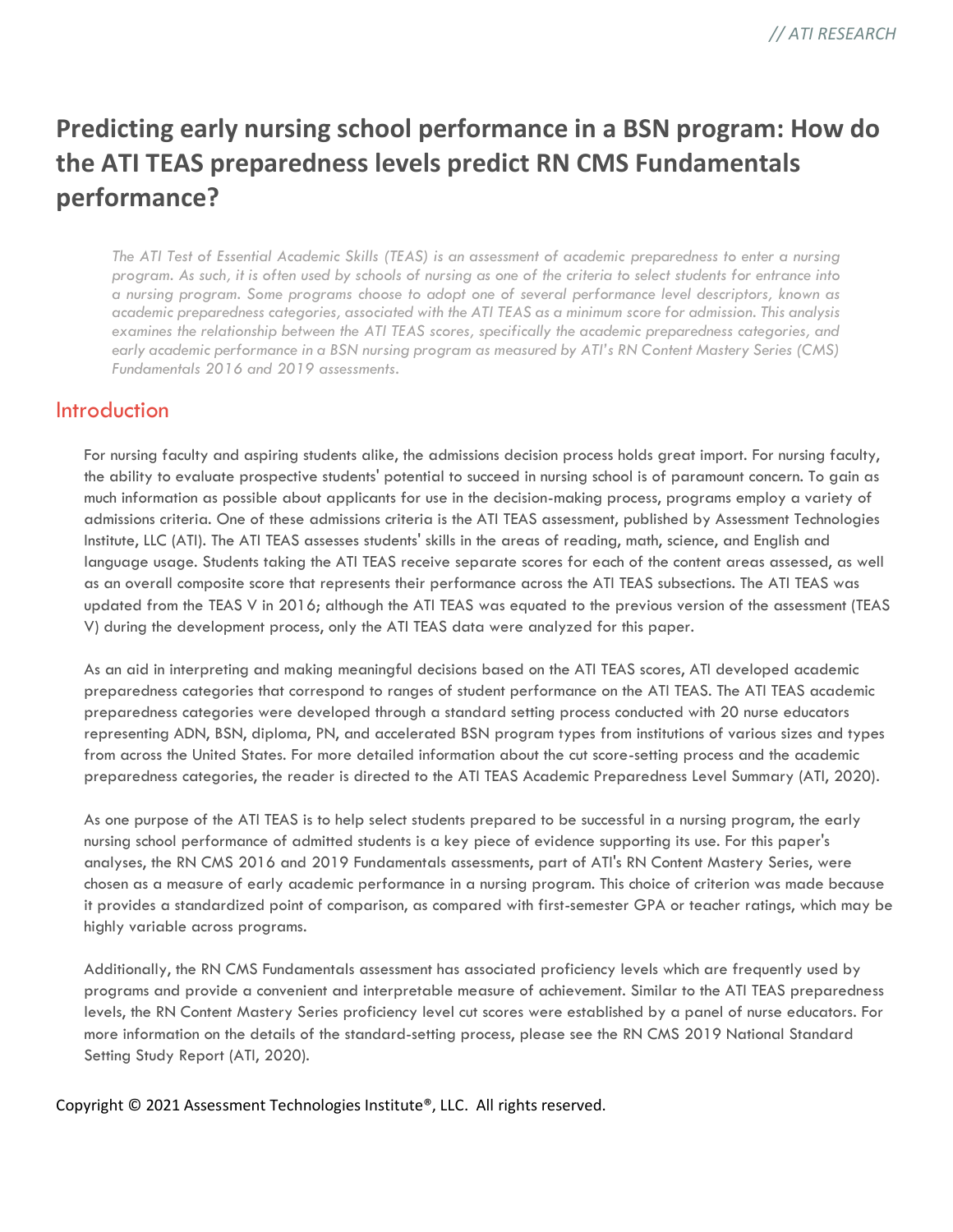The following research questions are explored in this paper:

- What is the relationship between the ATI TEAS scores and the RN CMS Fundamentals scores?
- What is the pattern of the RN CMS Fundamentals proficiency level achievement for students of differing ATI TEAS preparedness levels?

# Methodology

For these analyses, the first-attempt scores for individuals taking an RN CMS Fundamentals exam in a BSN program between October 15, 2018 and November 11, 2020 were matched with first-attempt ATI TEAS scores already in the system. Only those assessments marked as 80% complete and 30% correct, and with all 4 sub sections of the ATI TEAS completed, were included in the dataset. These selection criteria returned a final sample size of 31,782 student records spanning 471 nursing programs for analysis.

Eighty percent complete and thirty percent correct are standard filtering criteria that ATI applies, reasoning that an examinee making a genuine effort would be able to complete 80% of the assessment with at least 30% of the test items answered correctly. Because all items on the ATI TEAS are 4-option multiple choice, an individual could be expected to answer 25% of the items correctly based on guessing alone. For more information on the ATI TEAS speediness analyses, the reader is referred to the ATI TEAS Technical Manual (ATI, 2017).

## Results

#### **Relationship between the ATI TEAS and the RN CMS Fundamentals scores**

In order to examine the relationship between the ATI TEAS scores and the RN CMS Fundamentals scores, Pearson correlations were run for the four ATI TEAS sub scores and the composite score with the RN CMS Fundamentals score. All correlations are reported in Table 1. Evaluation of the correlations in Table 1 suggests that the ATI TEAS is a useful predictor of achievement early in a nursing program, as measured by the RN CMS Fundamentals assessment. Further, the ATI TEAS total score has a stronger relationship with the RN CMS Fundamentals scores than do the individual sub-scores. Accordingly, the following analysis explores the established national preparedness levels for the ATI TEAS composite score

#### **Table 1.** Correlation of the ATI TEAS sub-scores and composite score with the RN CMS Fundamentals score (n=31,782)

|                     | Reading                     | Math | <b>Science</b> | English and<br>Language<br>Usage | Composite<br>score |
|---------------------|-----------------------------|------|----------------|----------------------------------|--------------------|
| <b>Fundamentals</b> | .356                        | .303 | .380           | .327                             | .433               |
| $\sim$ 11           | $\sim$ $\sim$ $\sim$ $\sim$ |      |                |                                  |                    |

All correlations significant at p<.001.

in predicting the RN CMS Fundamentals proficiency levels.

#### **ATI TEAS preparedness levels and the RN CMS Fundamentals proficiency levels**

In order to evaluate the relationship between the ATI TEAS preparedness levels and individuals' later proficiency level achievement on the RN CMS Fundamentals, a crosstabs analysis was run to examine the distribution of scores in each ATI TEAS preparedness category by the RN CMS Fundamentals proficiency levels. Table 2 displays the results of this analysis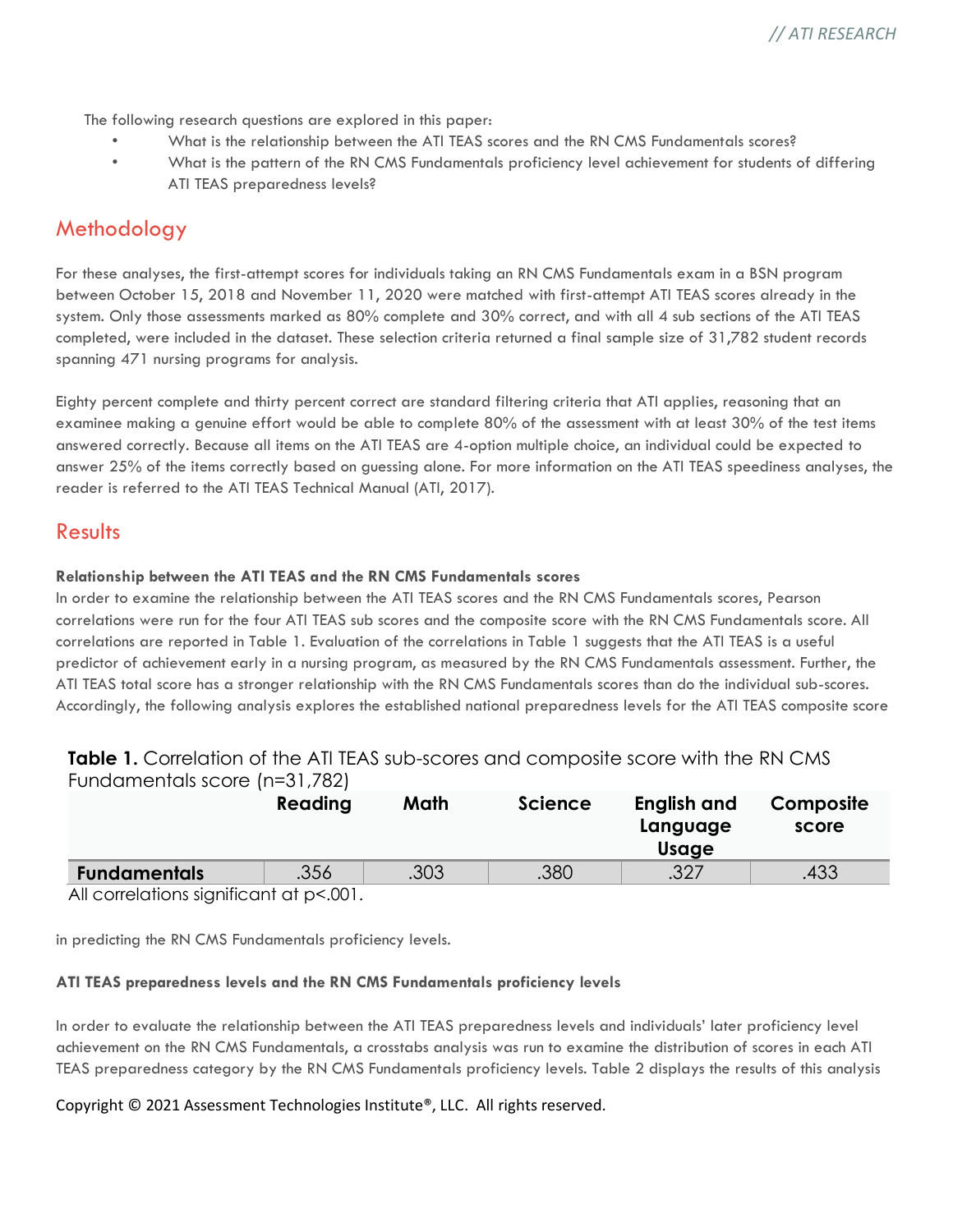as the percentage of individuals within each ATI TEAS preparedness level scoring at each RN CMS Fundamentals proficiency level. An examination of Table 2 reveals that, as individuals score in successively higher ATI TEAS preparedness categories, the percentage of examinees scoring at higher proficiency levels on the RN CMS Fundamentals assessment also increases.

| <b>Fundamentals Proficiency Level</b> |                      |                |       |              |                |
|---------------------------------------|----------------------|----------------|-------|--------------|----------------|
| <b>ATI TEAS Academic Preparedness</b> |                      | 0              |       | $\mathbf{2}$ | 3              |
| Developmental                         | % within<br>category | 55.8%          | 29.5% | 14.7%        | 0.0%           |
|                                       | n                    | 53             | 28    | 14           | 0              |
| <b>Basic</b>                          | % within<br>category | 25.7%          | 41.8% | 32.5%        | 0.0%           |
|                                       | n                    | 508            | 826   | 643          | $\overline{0}$ |
| Proficient                            | % within<br>category | 10.3%          | 36.0% | 48.4%        | 5.4%           |
|                                       | n                    | 1,632          | 5,728 | 7,700        | 853            |
| Advanced                              | % within<br>category | 2.2%           | 22.8% | 57.2%        | 17.8%          |
|                                       | n                    | 271            | 2,842 | 7,126        | 2,223          |
| Exemplary                             | % within<br>category | 0.0%           | 10.0% | 52.2%        | 37.8%          |
|                                       | n                    | $\overline{0}$ | 134   | 697          | 504            |

**Table 2.** Crosstabs of the ATI TEAS academic preparedness category by the RN CMS Fundamentals proficiency levels (n=31,782)

Proficiency level 2 on the RN CMS Fundamentals assessment is a common benchmark among nursing programs. Using this proficiency level as a standard for "success," it appears that achievement of the Advanced preparedness level or better on the ATI TEAS is associated with a majority of students achieving "success" on the RN CMS Fundamentals assessment. However, a more common standard for programs using the ATI TEAS is the Proficient level; Table 2 also shows that 48.4% of students admitted with an initial ATI TEAS score in the Proficient category achieve level 2 on the RN CMS Fundamentals assessment.

In order to more clearly illustrate the relationship between these common benchmarks on the two assessments, scores on the ATI TEAS were dichotomized into "below Proficient" and "Proficient and above." Similarly, scores on the RN CMS Fundamentals assessment were dichotomized into "below level 2" and "level 2 and above." Table 3 shows the percentage of individuals at each ATI TEAS level (below Proficient; Proficient and above) achieving proficiency on the RN CMS Fundamentals assessment. Because of the larger percentage of students scoring at the Advanced level and above who also achieve level 2 or higher on the RN CMS Fundamentals, the ATI TEAS scores were also dichotomized into two levels on this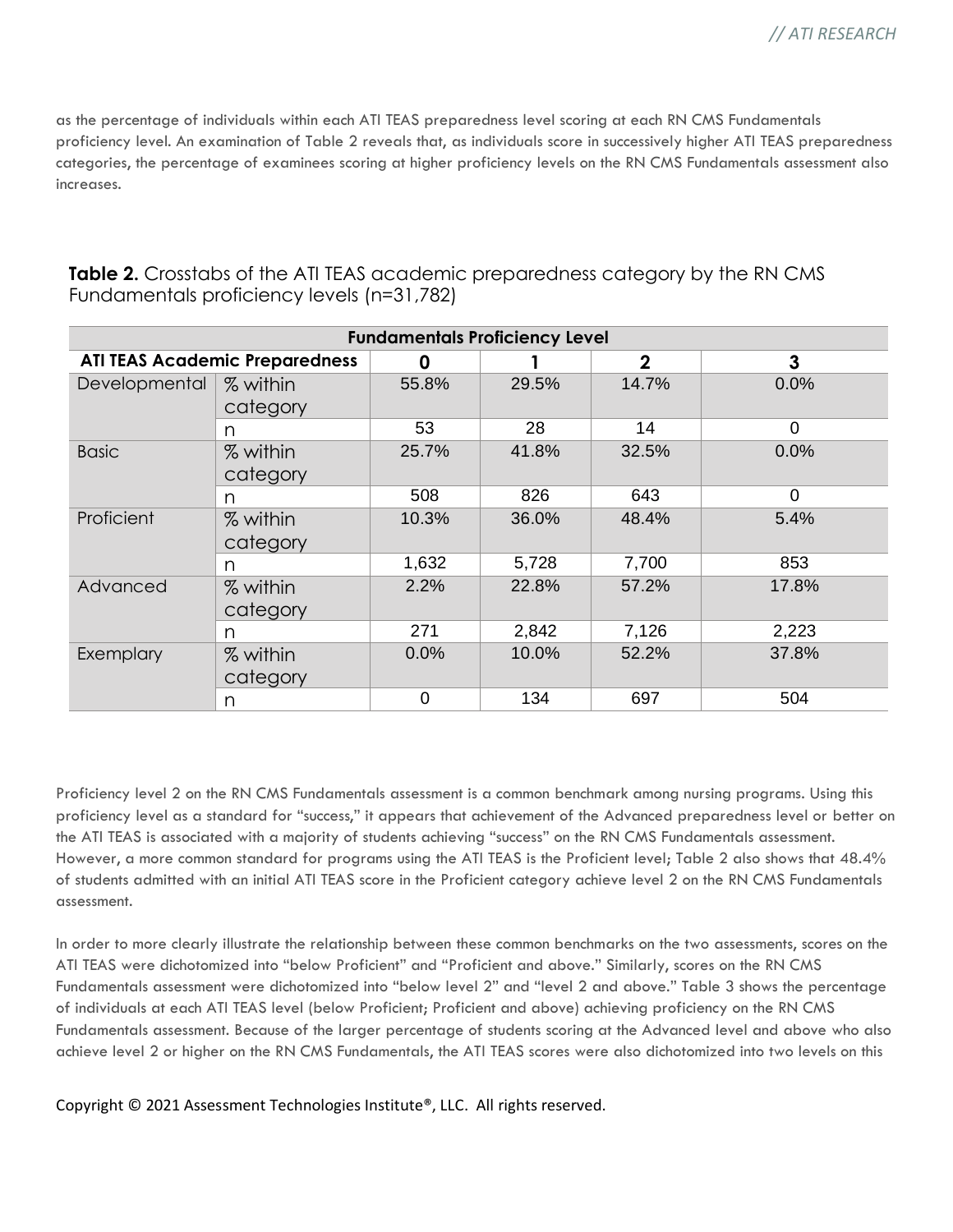basis (below Advanced; Advanced and above), and an additional crosstabs analysis of dichotomized ATI TEAS and RN CMS Fundamentals scores was performed. Table 4 displays these results.

| <b>Fundamentals Proficiency Level</b> |          |              |                   |  |  |
|---------------------------------------|----------|--------------|-------------------|--|--|
| <b>ATI TEAS</b>                       |          | <b>Below</b> | Level 2 and Above |  |  |
| <b>Preparedness</b>                   |          | Level 2      |                   |  |  |
| <b>Below Proficient</b>               | % within | 68.3%        | 31.7%             |  |  |
|                                       | category | 1,415        | 657               |  |  |
|                                       | n        |              |                   |  |  |
| <b>Proficient and</b>                 | % within | 35.7%        | 64.3%             |  |  |
| Above                                 | category | 10,607       | 19,103            |  |  |
|                                       | n        |              |                   |  |  |

**Table 3**. Crosstabs of Dichotomized ATI TEAS levels by Dichotomized RN CMS Fundamentals levels (n=31,782)

**Table 4**. Crosstabs of Dichotomized ATI TEAS levels (Advanced and above) by Dichotomized RN CMS Fundamentals levels (n=31,782)

| <b>Fundamentals Proficiency Level</b> |          |              |                   |  |  |
|---------------------------------------|----------|--------------|-------------------|--|--|
| <b>ATI TEAS</b>                       |          | <b>Below</b> | Level 2 and Above |  |  |
| <b>Preparedness</b>                   |          | Level 2      |                   |  |  |
| <b>Below Advanced</b>                 | % within | 48.8%        | 51.2%             |  |  |
|                                       | category | 8,775        | 9.210             |  |  |
|                                       | n        |              |                   |  |  |
| <b>Advanced and</b>                   | % within | 23.5%        | 76.5%             |  |  |
| Above                                 | category | 3,247        | 10,550            |  |  |
|                                       | n        |              |                   |  |  |

A comparison of Tables 3 and 4 might make the use of the Advanced level as a BSN standard for the ATI TEAS attractive. However, it is also important to consider that a large percentage of students with ATI TEAS scores in the Proficient level do, in fact, go on to achieve level 2 or above on the RN CMS Fundamentals assessment. In light of these data, it seems especially important for programs to consider their applicant pool and admitted cohorts in terms of their expectations for incoming students and the support that the program provides to students in the ATI TEAS Proficient category. Additionally, programs may benefit from considering the data here in conjunction with their own program-specific analysis of admitted students' ATI TEAS scores and subsequent performance.